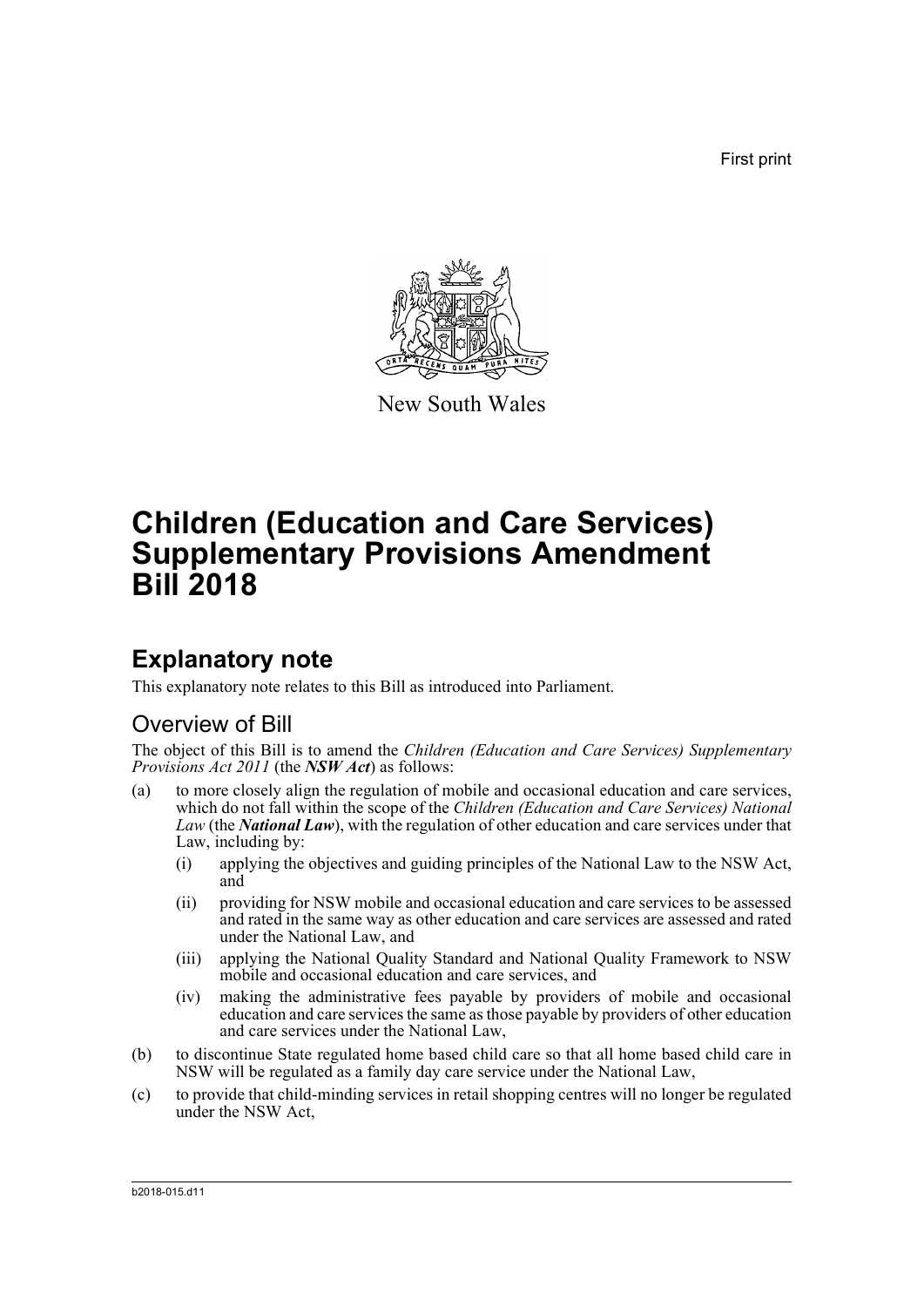- (d) to make it an offence to advertise an education and care service where an application for a provider approval or service approval is pending unless it is made clear that the service will only be provided once the relevant approvals have been granted,
- (e) to make other law revision and minor amendments as a consequence of changes to the National Law.

The Bill also makes minor, consequential amendments to the *Child Protection (Working with Children) Act 2012*, the *Child Protection (Working with Children) Regulation 2013* and various environmental planning instruments.

# Outline of provisions

**Clause 1** sets out the name (also called the short title) of the proposed Act.

**Clause 2** provides for the commencement of the proposed Act.

## **Schedule 1 Amendment of Children (Education and Care Services) Supplementary Provisions Act 2011 No 70**

### **Objectives and guiding principles of State regulated education and care services**

**Schedule 1 [5] and [6]** extend the objectives and guiding principles that apply to the provision of education and care services under the National Law so that they apply to the provision of mobile and occasional education and care services (referred to as *State regulated education and care services*), instead of the existing NSW guiding principles. **Schedule 1 [16]** is a consequential amendment.

### **Discontinuation of State regulated home based education and care services**

**Schedule 1 [3]** discontinues State regulated home based education and care services. All home based child care in NSW will be regulated as a family day care service under the National Law. The NSW Act will continue to regulate mobile education and care services and occasional education and care services (previously referred to as centre based education and care services). Child-minding services at retail shopping centres will no longer be regulated under the *Children (Education and Care Services) Supplementary Provisions Regulation 2012*. **Schedule 1 [1], [2], [31] and [33]** are consequential amendments.

### **Assessment and rating of State regulated education and care services**

**Schedule 1 [14]** extends the assessment and rating scheme under the National Law so that it applies to State regulated education and care services. State regulated education and care services will be assessed and rated by the NSW Regulatory Authority in the same way as other education and care services in NSW are assessed and rated under the National Law, except that a State regulated education and care service will not be able to appeal to the National Ratings Review Panel for a review of a rating it receives from the NSW Regulatory Authority and a State regulated education and care service will not be able to apply to the Australian Children's Education and Care Quality Authority for the highest rating under the National Law. Those matters will instead be dealt with by regulations under the NSW Act or arrangements with the Australian Children's Education and Care Quality Authority. **Schedule 1 [20], [21] and [28]** are consequential amendments.

### **Closer alignment of State regulated education and care services with National Law**

**Schedule 1 [30]** further provides for the application of the National Law to State regulated education and care services, including by: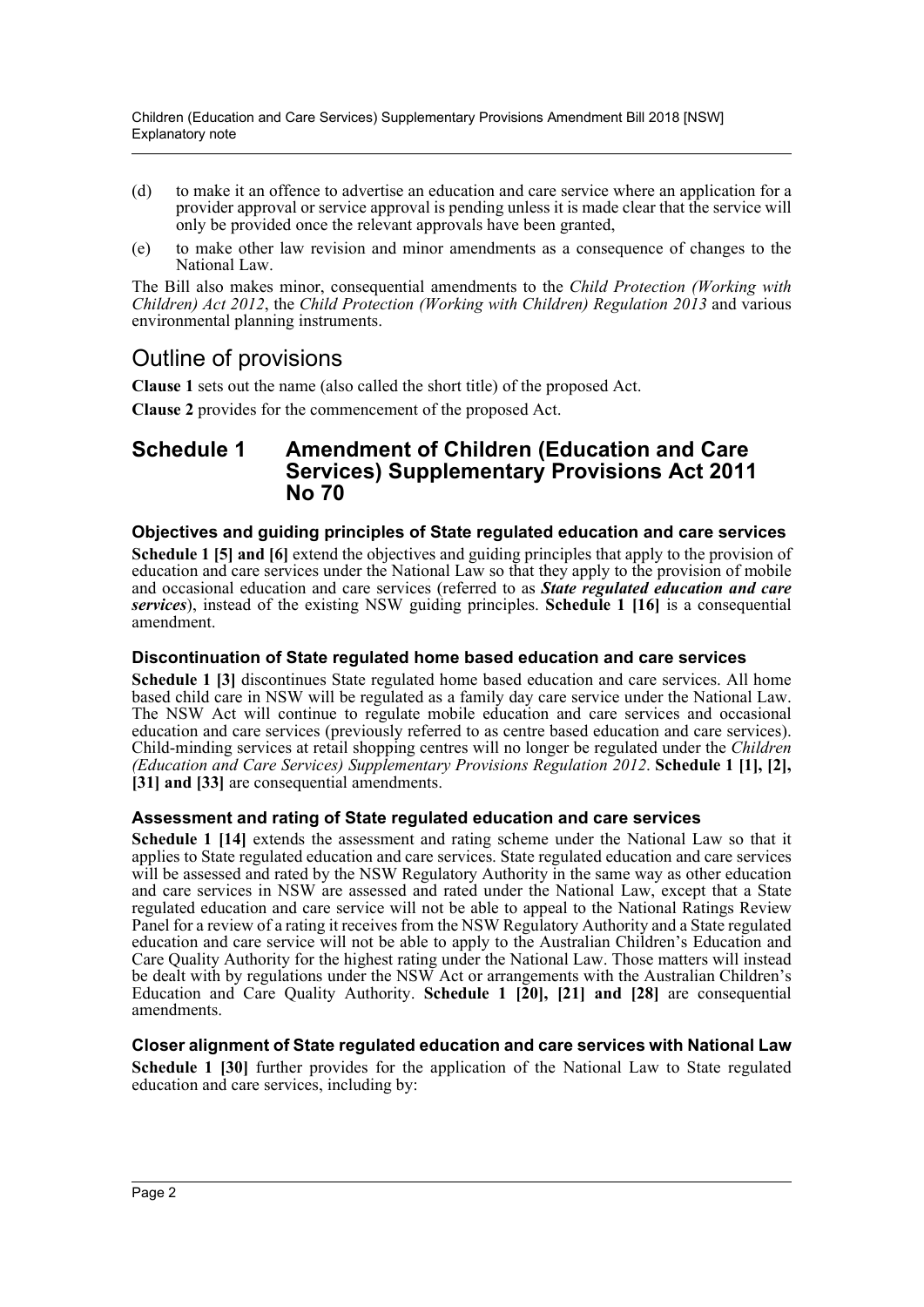Children (Education and Care Services) Supplementary Provisions Amendment Bill 2018 [NSW] Explanatory note

- (a) applying the National Quality Standard (as set out in the regulations to the National Law) to State regulated education and care services (**Schedule 1 [27]** is a consequential amendment), and
- (b) making specific variations in relation to the approved learning framework, education and care service staff qualifications and entry to unapproved education and care service premises, and
- (c) making the administrative fees payable by providers of State regulated education and care services the same as those payable by providers of other education and care services under the National Law.

**Schedule 1 [13]** enables a State regulated education and care service to apply to the NSW Regulatory Authority for a service (ie permanent) or temporary waiver from a requirement that the service comply with certain requirements of the regulations under the National Law (including the National Quality Standard set out in those regulations), which will now apply to State regulated education and care services. **Schedule 1 [18]** is a consequential amendment.

**Schedule 1 [12]** omits a provision that requires each State regulated education and care service to have at least 1 nominated supervisor, as this is now provided for by section 161 of the National Law, which will apply to State regulated education and care services and makes it an offence to operate an education and care service unless there is at least 1 nominated supervisor.

**Schedule 1 [31]** omits provisions that apply to the operation of State regulated education and care services that are now redundant because similar provisions in the National Law will instead apply to those services (for example, in relation to the information required to be provided to parents and the records required to be kept by education and care services). **Schedule 1 [20]** omits section 21 (1) (u) from the NSW Act and **Schedule 1 [22]** amends section 21 (1) (aa)–(ac) of the NSW Act, with the effect that certain operational and information requirements in Parts 6 and 13 of the National Law will apply to State regulated services. **Schedule 1 [32]** omits a redundant regulation-making power that relates to record-keeping. **Schedule 1 [23]** is a consequential amendment.

**Schedule 1 [17]** extends certain conditions of service approvals granted under the National Law to service approvals granted under the NSW Act for State regulated education and care services. These conditions (under section 51 of the National Law) include ensuring the safety, health and well-being of the children, meeting the educational and developmental needs of the children at an education and care service and holding public liability insurance. Currently, State regulated education and care services are subject to similar requirements under the *Children (Education and Care Services) Supplementary Provisions Regulation 2012*.

### **Advertising offence**

**Schedule 1 [11]** makes it an offence for a person to advertise or hold out that the person is willing to provide a State regulated education and care service where an application for the required provider approval or service approval is pending unless it is made clear that the service will be provided only after any such approval has been granted. The maximum penalty is \$550. **Schedule 1 [10]** is a consequential amendment.

### **Other amendments**

**Schedule 1 [1], [7]–[9]**, **[15]**, **[19]**, **[25]**, **[26] and [29]** omit redundant provisions that relate to certified supervisors, which are no longer provided for under the National Law.

**Schedule 1 [24]** updates a reference to the Secretary of the Department of Education, who is declared to be the NSW Regulatory Authority under the National Law.

**Schedule 1 [4]** amends the provision that provides that lessons, coaching or private tutoring are not education and care services under the NSW Act so that it aligns with the similar exclusion under the National Law.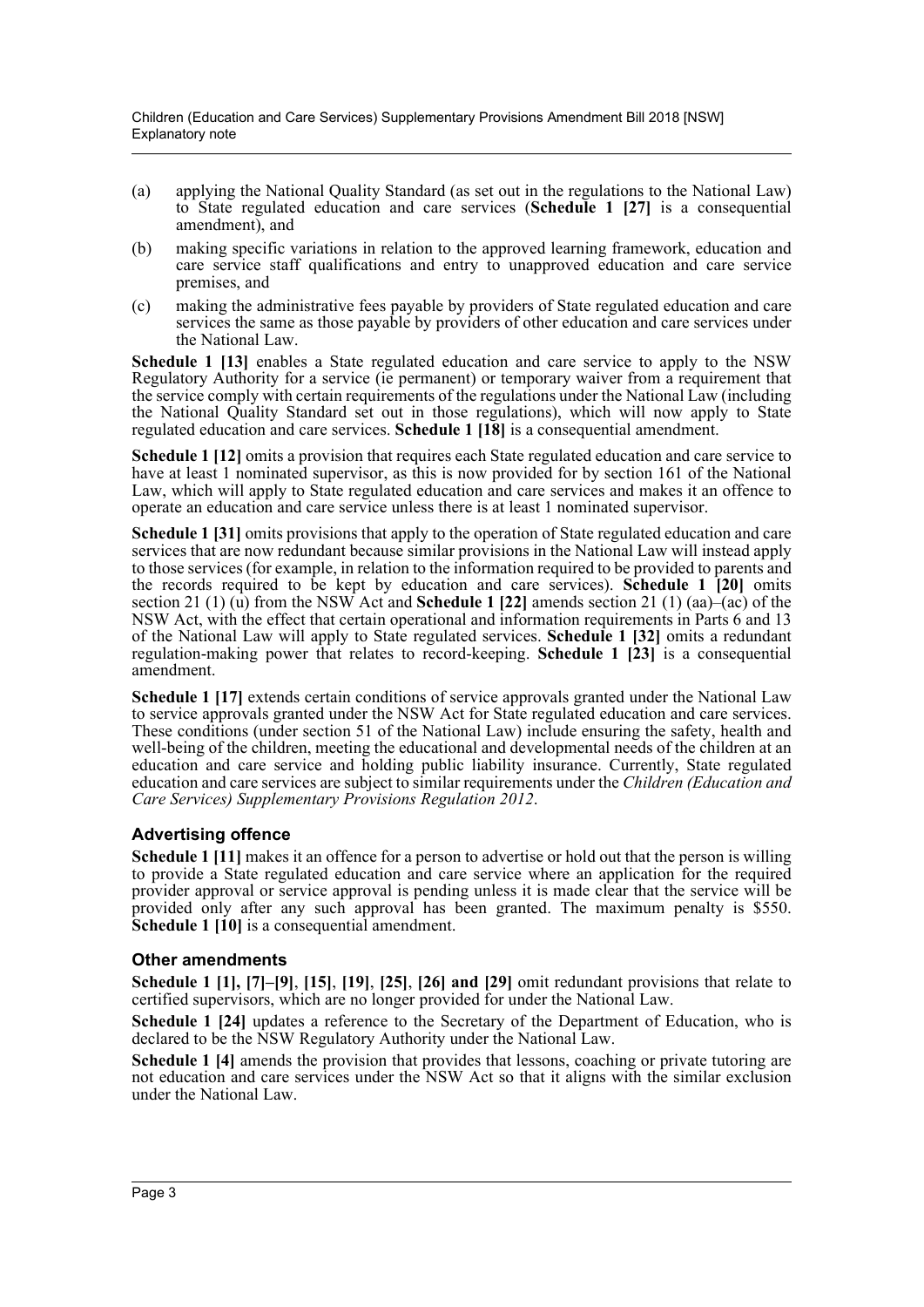Children (Education and Care Services) Supplementary Provisions Amendment Bill 2018 [NSW] Explanatory note

### **Savings and transitional provisions**

**Schedule 1 [34]–[36]** update the standard savings and transitional regulation-making power and enable savings and transitional regulations to be made as a consequence of the enactment of the proposed Act and any other Act that amends the NSW Act.

**Schedule 1 [37]** provides that an application for a provider approval or service approval for a State regulated home based education and care service or for an approval to provide a child-minding service at a retail shopping centre may not be made after the date of assent to the proposed Act, as part of the phasing out of those services.

## **Schedule 2 Consequential amendments**

**Schedule 2.1 and 2.2** amend the *Child Protection (Working with Children) Act 2012* and the *Child Protection (Working with Children) Regulation 2013* to remove redundant references to certified supervisors and State regulated home based education and care services, as a consequence of the amendments in Schedule 1.

**Schedule 2.3–2.7** amend various environmental planning instruments to update the definition of *home-based child care* so that it only refers to home based child care regulated under the National Law, because home based child care will no longer be regulated under the NSW Act (see **Schedule 1 [3]**).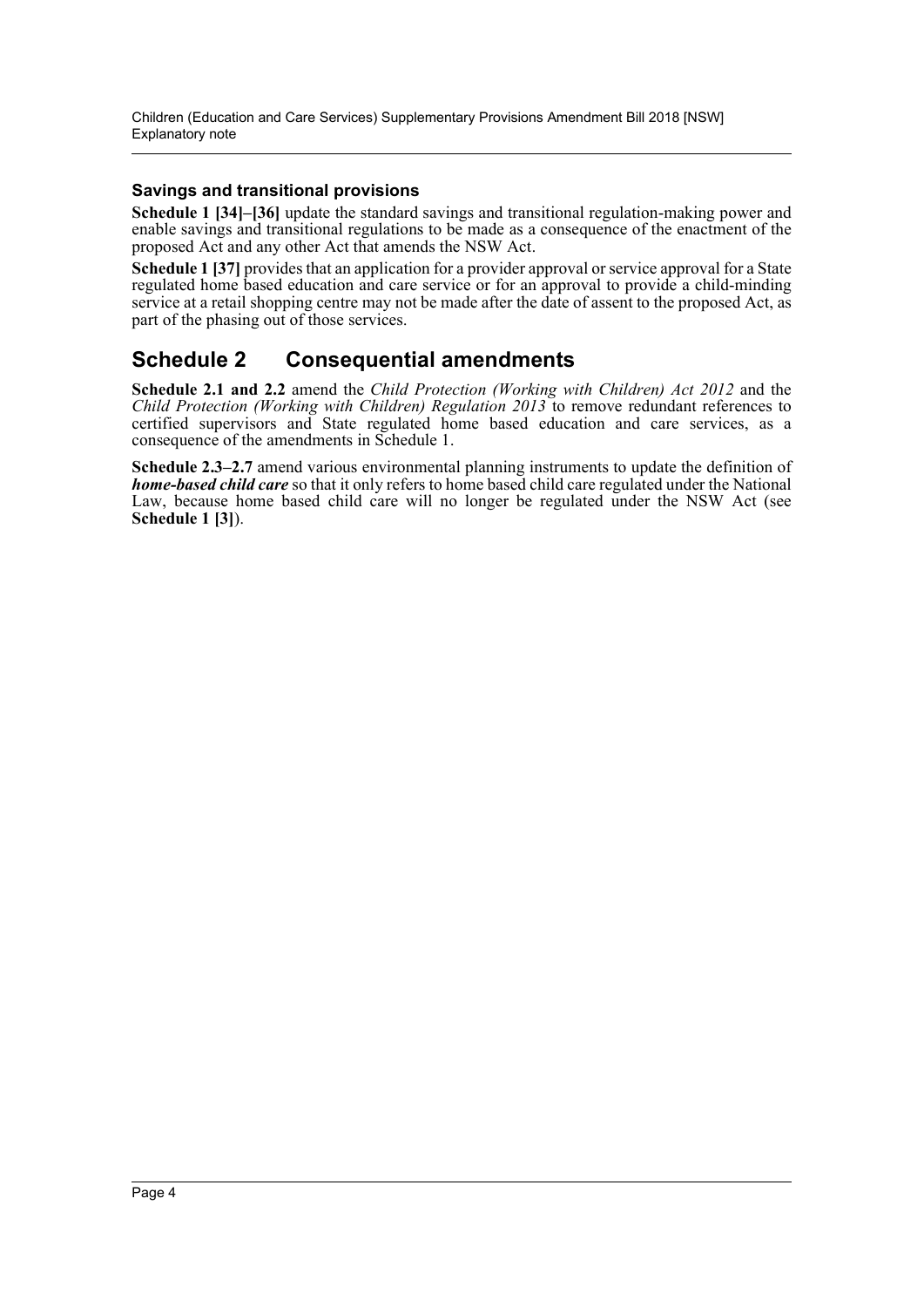First print



New South Wales

# **Children (Education and Care Services) Supplementary Provisions Amendment Bill 2018**

# **Contents**

|                   |                                                                                                              | Page |
|-------------------|--------------------------------------------------------------------------------------------------------------|------|
|                   | Name of Act                                                                                                  |      |
|                   | Commencement                                                                                                 | ົ    |
| Schedule 1        | <b>Amendment of Children (Education and Care Services)</b><br><b>Supplementary Provisions Act 2011 No 70</b> |      |
| <b>Schedule 2</b> | <b>Consequential amendments</b>                                                                              |      |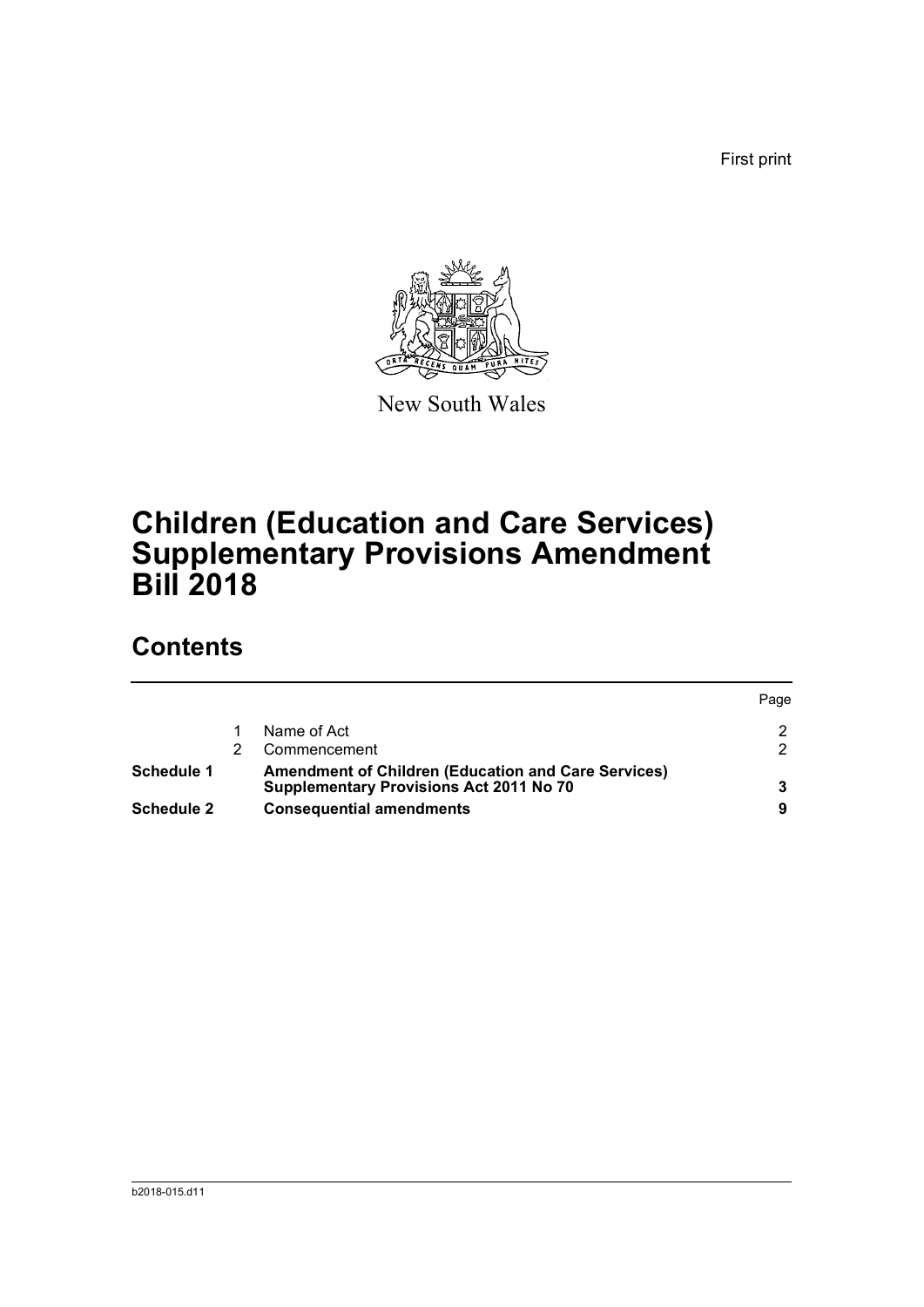

New South Wales

# **Children (Education and Care Services) Supplementary Provisions Amendment Bill 2018**

No , 2018

### **A Bill for**

An Act to amend the *Children (Education and Care Services) Supplementary Provisions Act 2011* to further provide for the regulation of certain children's education and care services and to further align the regulation of those services with the *Children (Education and Care Services) National Law (NSW)*; and for other purposes.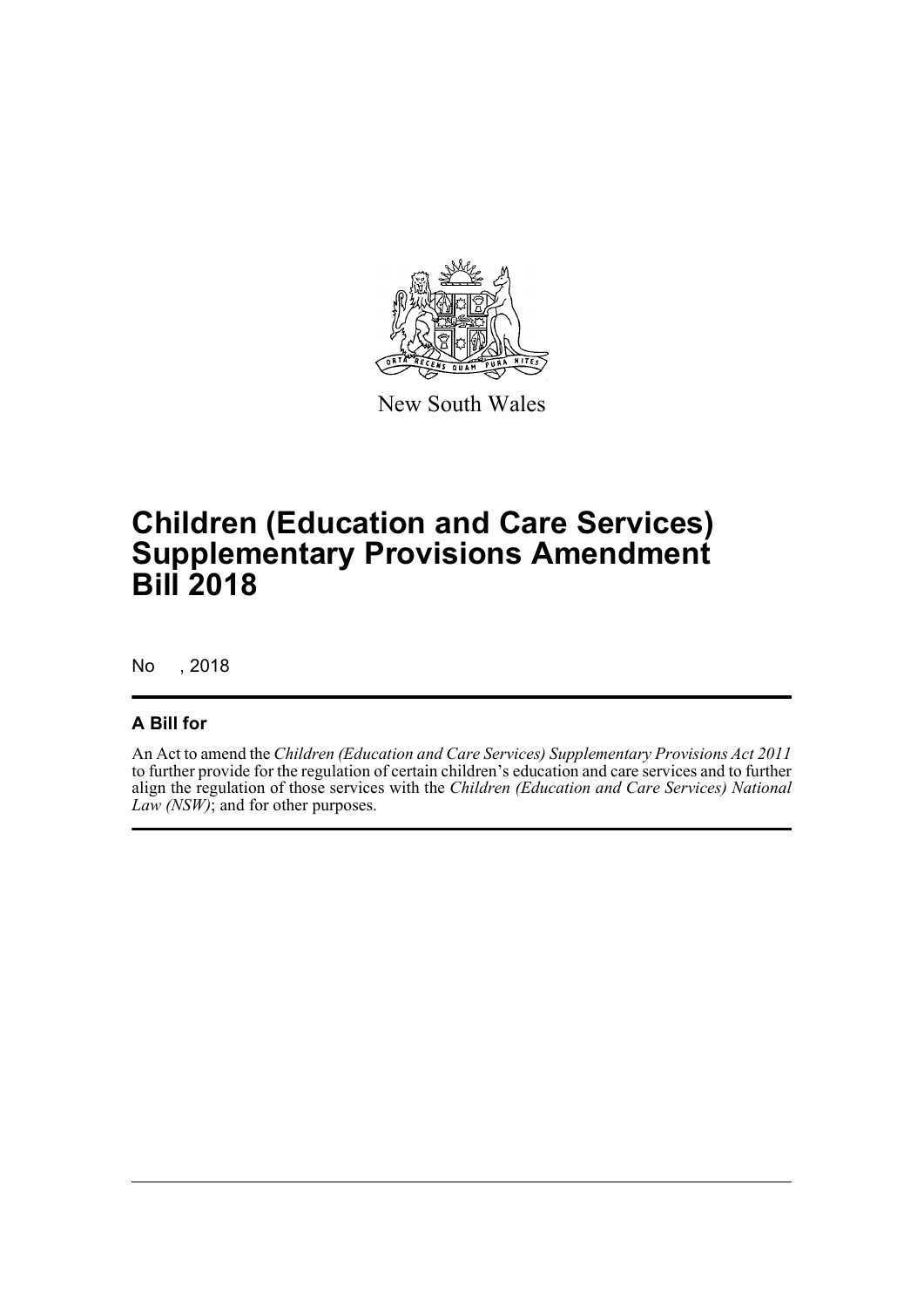Children (Education and Care Services) Supplementary Provisions Amendment Bill 2018 [NSW]

<span id="page-6-1"></span><span id="page-6-0"></span>

|     | The Legislature of New South Wales enacts:                                                                  |                |
|-----|-------------------------------------------------------------------------------------------------------------|----------------|
|     | Name of Act                                                                                                 | $\overline{2}$ |
|     | This Act is the Children (Education and Care Services) Supplementary Provisions<br>Amendment Act 2018.      | 3<br>4         |
|     | Commencement                                                                                                | 5              |
| (1) | This Act commences on a day or days to be appointed by proclamation, except as<br>provided by this section. | 6              |
| (2) | Schedule 1 [34]–[37] commence on the date of assent to this Act.                                            | 8              |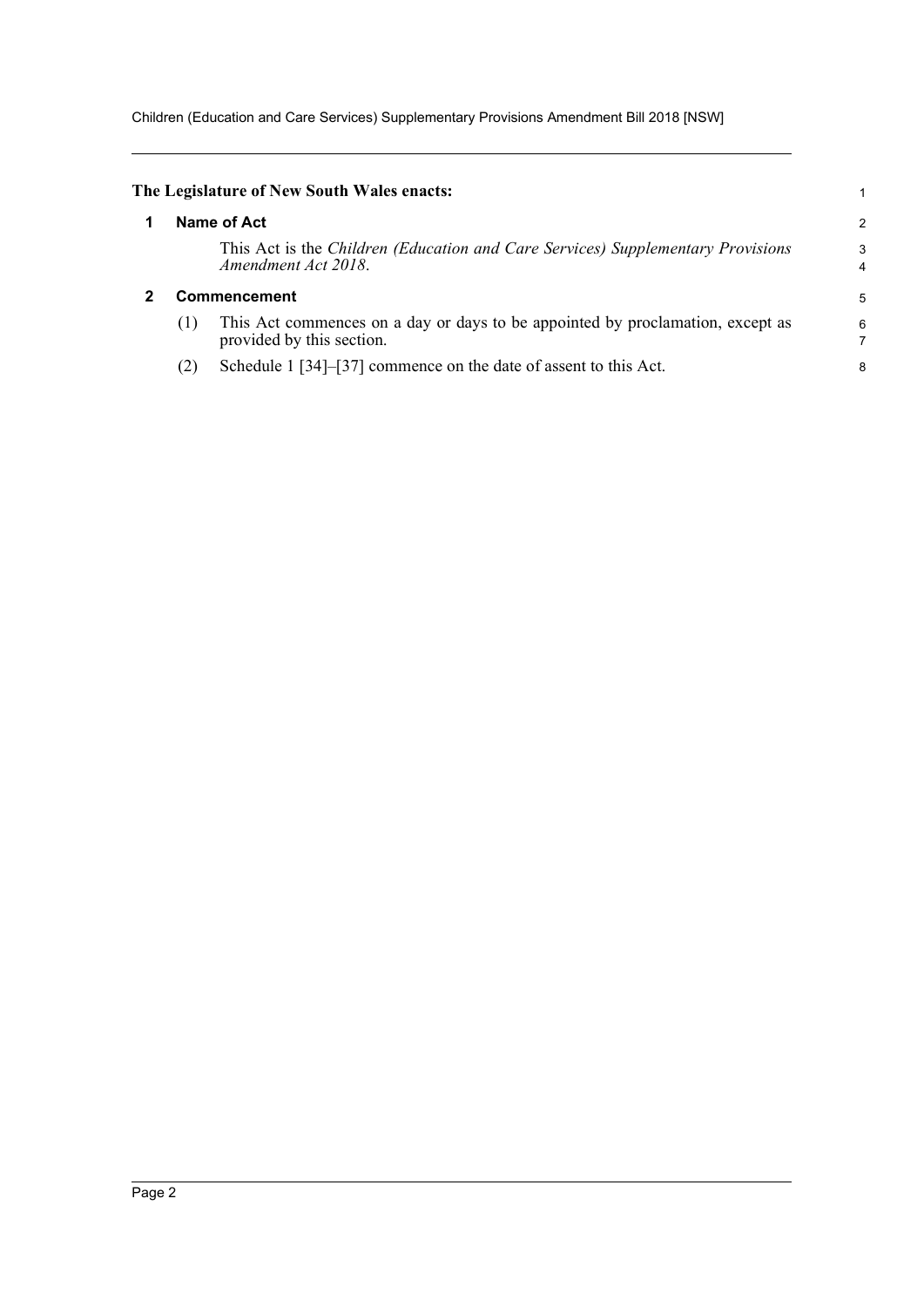<span id="page-7-0"></span>

|       | <b>Schedule 1</b>       |                              |      | <b>Amendment of Children (Education and Care</b><br><b>Services) Supplementary Provisions Act 2011</b><br><b>No 70</b>                                                                                                                                                                                                                             | 1<br>$\overline{\mathbf{c}}$<br>3 |  |
|-------|-------------------------|------------------------------|------|----------------------------------------------------------------------------------------------------------------------------------------------------------------------------------------------------------------------------------------------------------------------------------------------------------------------------------------------------|-----------------------------------|--|
| [1]   |                         | <b>Section 3 Definitions</b> |      |                                                                                                                                                                                                                                                                                                                                                    | 4                                 |  |
|       |                         | from section $3(1)$ .        |      | Omit the definitions of <i>centre based education and care service</i> , <i>certified supervisor</i> ,<br>family day care service, home based education and care service and supervisor certificate                                                                                                                                                | 5<br>6<br>7                       |  |
| $[2]$ |                         |                              |      | Section 3 (1), definition of "occasional education and care service"                                                                                                                                                                                                                                                                               | 8                                 |  |
|       |                         |                              |      | Insert in alphabetical order:                                                                                                                                                                                                                                                                                                                      | 9                                 |  |
|       |                         |                              |      | <i>occasional education and care service</i> —see section 4.                                                                                                                                                                                                                                                                                       | 10                                |  |
| [3]   |                         |                              |      | Section 4 Meaning of "State regulated education and care service"                                                                                                                                                                                                                                                                                  | 11                                |  |
|       |                         |                              |      | Omit section 4 (1). Insert instead:                                                                                                                                                                                                                                                                                                                | 12                                |  |
|       |                         | (1)                          |      | For the purposes of this Act, each of the following is a <b>State regulated</b><br><i>education and care service:</i>                                                                                                                                                                                                                              | 13<br>14                          |  |
|       |                         |                              | (a)  | a <i>mobile education and care service</i> , being an education and care<br>service that visits specific premises, areas or places at specified times<br>for the purpose of providing the care,                                                                                                                                                    | 15<br>16<br>17                    |  |
|       |                         |                              | (b)  | an <i>occasional education and care service</i> , being an education and care<br>service that is provided at fixed premises (other than the home of the<br>approved provider of the service) primarily on an ad hoc or casual basis<br>and that does not usually offer full-time or all day education and care to<br>children on an ongoing basis. | 18<br>19<br>20<br>21<br>22        |  |
| [4]   |                         | Section $4(3)(g)$            |      |                                                                                                                                                                                                                                                                                                                                                    | 23                                |  |
|       |                         |                              |      | Omit the paragraph. Insert instead:                                                                                                                                                                                                                                                                                                                | 24                                |  |
|       |                         |                              | (g)  | a service principally conducted to provide instruction in a particular<br>activity,                                                                                                                                                                                                                                                                | 25<br>26                          |  |
|       |                         |                              |      | Note. Instruction in sport, dance, music, culture, language or religion are<br>examples.                                                                                                                                                                                                                                                           | 27<br>28                          |  |
| [5]   |                         | <b>Section 6</b>             |      |                                                                                                                                                                                                                                                                                                                                                    | 29                                |  |
|       | Insert after section 5: |                              |      |                                                                                                                                                                                                                                                                                                                                                    |                                   |  |
|       | 6                       |                              |      | Objectives and principles underlying the provision of State regulated<br>education and care services                                                                                                                                                                                                                                               | 31<br>32                          |  |
|       |                         | (1)                          |      | The National Law Alignment Provisions provide for the objectives and<br>guiding principles that apply to the provision of State regulated education and<br>care services.                                                                                                                                                                          | 33<br>34<br>35                    |  |
|       |                         | (2)                          | Act. | A reference in sections 3 and 4 of the National Law to the national education<br>and care services quality framework is to be read, for the purposes of the<br>National Law Alignment Provisions, as a reference to the framework for the<br>provision of State regulated education and care services established by this                          | 36<br>37<br>38<br>39<br>40        |  |
| [6]   |                         |                              |      | <b>Part 2 Guiding principles</b>                                                                                                                                                                                                                                                                                                                   | 41                                |  |
|       |                         | Omit the Part.               |      |                                                                                                                                                                                                                                                                                                                                                    | 42                                |  |
|       |                         |                              |      |                                                                                                                                                                                                                                                                                                                                                    |                                   |  |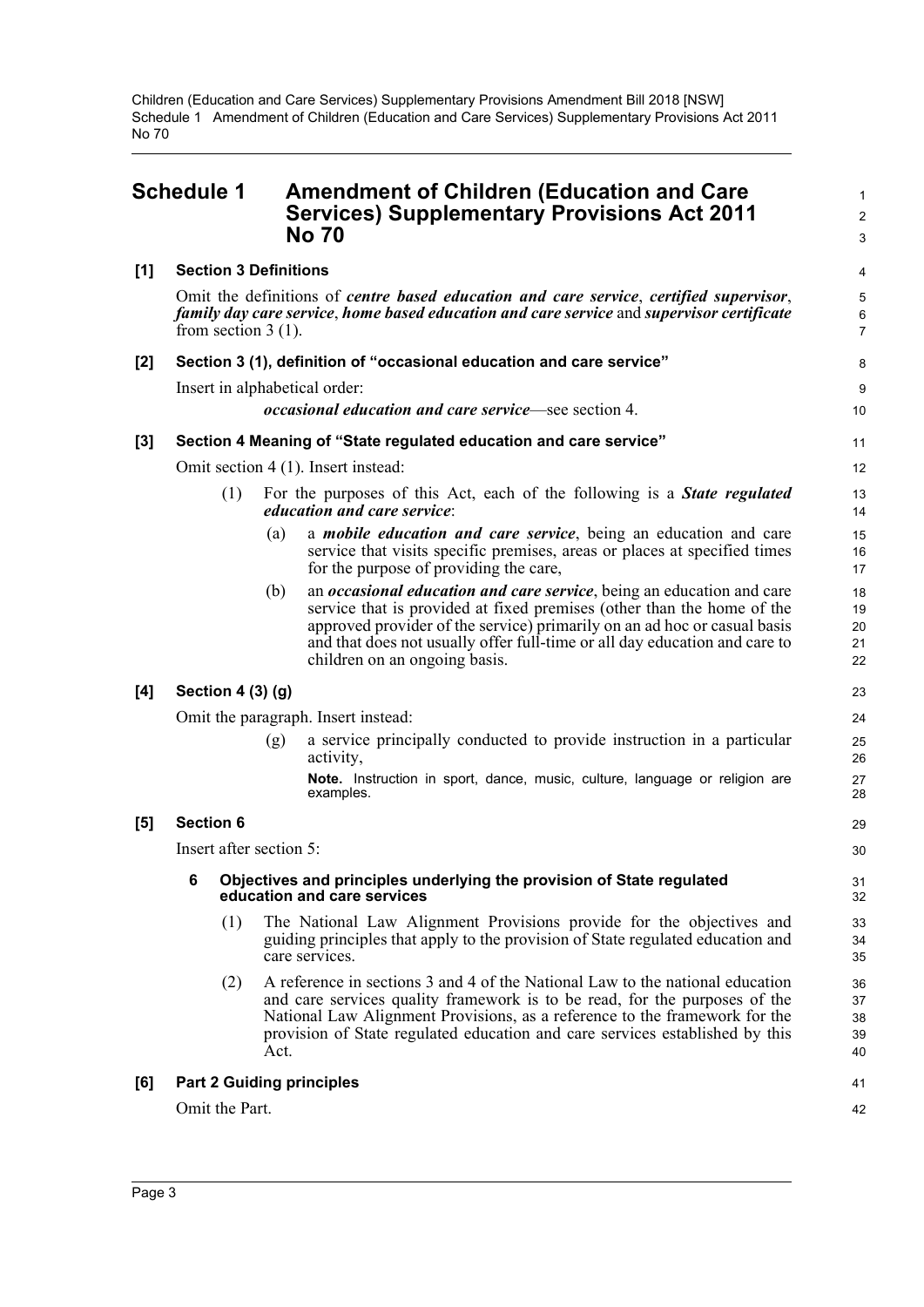| [7]    | Section 8 Unauthorised provision of education and care service<br>Omit "certified" from section 8 (2). Insert instead "nominated". |                    |                                                                                                                                                                                                                                                                                                                                                                                                                                                                                                                                                                                                     |                                              |  |
|--------|------------------------------------------------------------------------------------------------------------------------------------|--------------------|-----------------------------------------------------------------------------------------------------------------------------------------------------------------------------------------------------------------------------------------------------------------------------------------------------------------------------------------------------------------------------------------------------------------------------------------------------------------------------------------------------------------------------------------------------------------------------------------------------|----------------------------------------------|--|
| [8]    |                                                                                                                                    | Section 8 (2)      |                                                                                                                                                                                                                                                                                                                                                                                                                                                                                                                                                                                                     | 2<br>3                                       |  |
|        |                                                                                                                                    |                    | Omit "the supervisor certificate". Insert instead "this Act".                                                                                                                                                                                                                                                                                                                                                                                                                                                                                                                                       | 4                                            |  |
|        |                                                                                                                                    |                    |                                                                                                                                                                                                                                                                                                                                                                                                                                                                                                                                                                                                     |                                              |  |
| [9]    | service".                                                                                                                          | Section 8 (3)      | Omit "(other than a certified supervisor of the service)" and "or a certified supervisor of the                                                                                                                                                                                                                                                                                                                                                                                                                                                                                                     | 5<br>6<br>$\overline{7}$                     |  |
| $[10]$ |                                                                                                                                    |                    | Section 9 Advertising of unauthorised education and care service                                                                                                                                                                                                                                                                                                                                                                                                                                                                                                                                    | 8                                            |  |
|        |                                                                                                                                    |                    | Omit "this section" from section $9(3)$ . Insert instead "subsection (1) or (2)".                                                                                                                                                                                                                                                                                                                                                                                                                                                                                                                   | 9                                            |  |
| $[11]$ |                                                                                                                                    | Section 9 (4)      |                                                                                                                                                                                                                                                                                                                                                                                                                                                                                                                                                                                                     | 10                                           |  |
|        |                                                                                                                                    |                    | Insert after section $9(3)$ :                                                                                                                                                                                                                                                                                                                                                                                                                                                                                                                                                                       | 11                                           |  |
|        |                                                                                                                                    | (4)                | A person must not advertise or hold out that the person is willing to provide a<br>State regulated education and care service for which an application for any<br>provider approval or service approval required to authorise the person to<br>provide the proposed service is pending unless it is made clear that the service<br>will be provided only after any such approval has been granted.<br>Maximum penalty: \$550.                                                                                                                                                                       | 12<br>13<br>14<br>15<br>16<br>17             |  |
| $[12]$ |                                                                                                                                    |                    | <b>Section 10 Nomination of supervisor</b>                                                                                                                                                                                                                                                                                                                                                                                                                                                                                                                                                          | 18                                           |  |
|        |                                                                                                                                    | Omit the section.  |                                                                                                                                                                                                                                                                                                                                                                                                                                                                                                                                                                                                     | 19                                           |  |
| $[13]$ |                                                                                                                                    | <b>Section 14A</b> |                                                                                                                                                                                                                                                                                                                                                                                                                                                                                                                                                                                                     | 20                                           |  |
|        |                                                                                                                                    |                    | Insert after section 14:                                                                                                                                                                                                                                                                                                                                                                                                                                                                                                                                                                            | 21                                           |  |
|        | 14A                                                                                                                                |                    | Service waivers and temporary waivers                                                                                                                                                                                                                                                                                                                                                                                                                                                                                                                                                               | 22                                           |  |
|        |                                                                                                                                    |                    | The National Law Alignment Provisions provide for the grant of service<br>waivers and temporary waivers for State regulated education and care services<br>and other matters relating to waivers.<br>Note. Under Divisions 5 and 6 of Part 3 of the National Law, an approved provider of<br>an education and care service may apply for a service (ie permanent) or temporary<br>waiver from a requirement that the service comply with certain elements of the National<br>Quality Standard (set out in the national regulations) or certain specified provisions of<br>the national regulations. | 23<br>24<br>25<br>26<br>27<br>28<br>29<br>30 |  |
| $[14]$ |                                                                                                                                    |                    | Part 3, Division 4                                                                                                                                                                                                                                                                                                                                                                                                                                                                                                                                                                                  | 31                                           |  |
|        | Omit the Division. Insert instead:                                                                                                 |                    |                                                                                                                                                                                                                                                                                                                                                                                                                                                                                                                                                                                                     |                                              |  |
|        |                                                                                                                                    | <b>Division 4</b>  | <b>Assessment and rating</b>                                                                                                                                                                                                                                                                                                                                                                                                                                                                                                                                                                        | 33                                           |  |
|        | 15                                                                                                                                 |                    | Assessment and rating of State regulated education and care services                                                                                                                                                                                                                                                                                                                                                                                                                                                                                                                                | 34                                           |  |
|        |                                                                                                                                    | (1)                | The National Law Alignment Provisions provide for the assessment by the<br>Regulatory Authority of State regulated education and care services and the<br>determination of rating levels (other than the highest rating level) for the<br>services.                                                                                                                                                                                                                                                                                                                                                 | 35<br>36<br>37<br>38                         |  |
|        |                                                                                                                                    | (2)                | The regulations may make provision for the award of the highest rating level<br>to State regulated education and care services.                                                                                                                                                                                                                                                                                                                                                                                                                                                                     | 39<br>40                                     |  |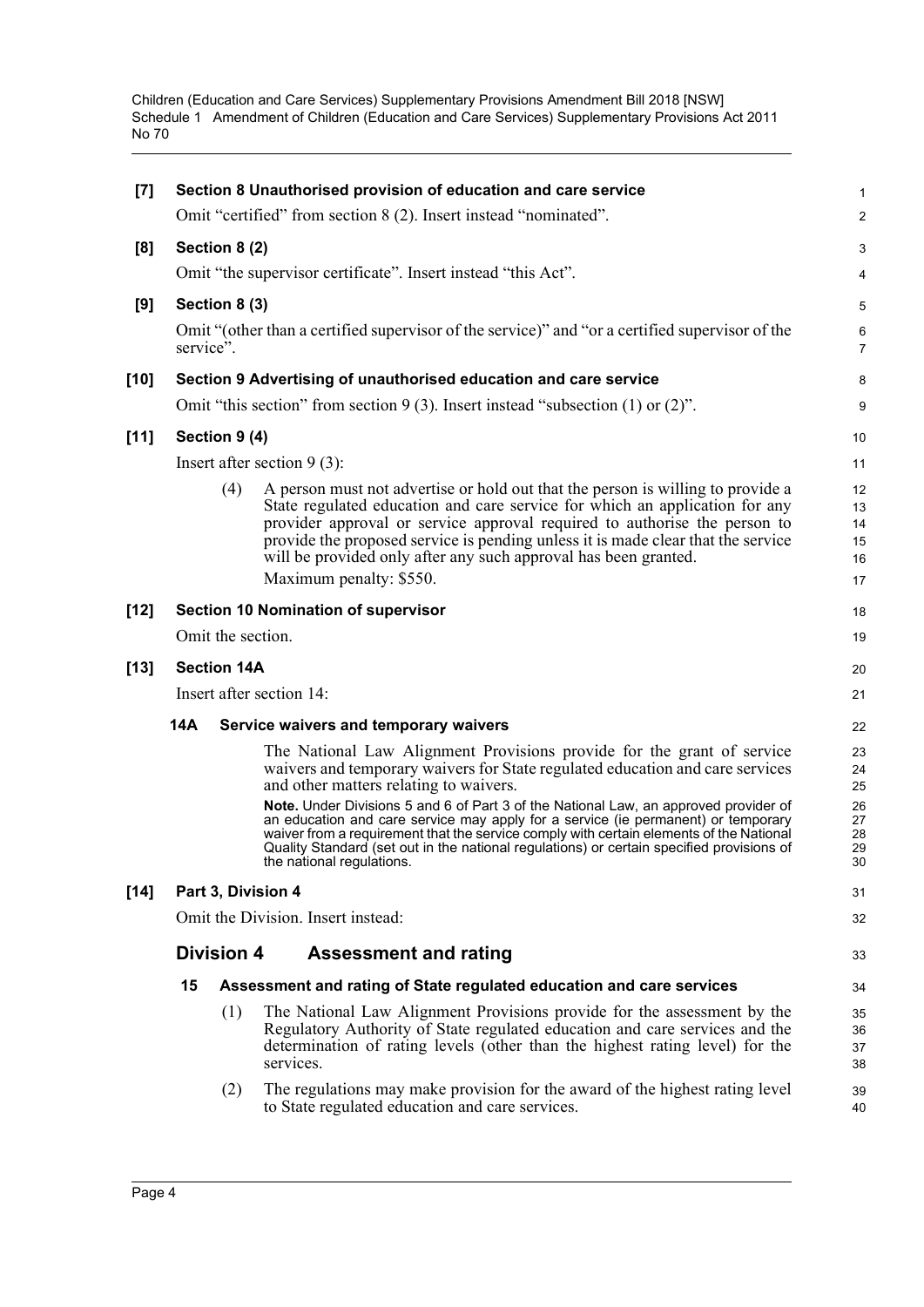|        | (3)<br>Subsection (2) does not prevent the Regulatory Authority from entering into<br>arrangements with the National Authority for the assessment of State<br>regulated education and care services and the award of the highest rating level<br>to those services by the National Authority. | $\mathbf{1}$<br>$\sqrt{2}$<br>3<br>4 |
|--------|-----------------------------------------------------------------------------------------------------------------------------------------------------------------------------------------------------------------------------------------------------------------------------------------------|--------------------------------------|
| $[15]$ | Section 20 Extension does not affect operation of National Law in respect of<br>nationally regulated education and care services                                                                                                                                                              | 5<br>6                               |
|        | Omit ", service approval or supervisor certificate" wherever occurring.                                                                                                                                                                                                                       | $\overline{7}$                       |
|        | Insert instead "or service approval".                                                                                                                                                                                                                                                         | 8                                    |
| $[16]$ | <b>Section 21 Excluded provisions</b>                                                                                                                                                                                                                                                         | 9                                    |
|        | Omit section 21 (1) (a). Insert instead:                                                                                                                                                                                                                                                      | 10                                   |
|        | sections 1, 2 and 3 (1) and (2) (d) (preliminary matters),<br>(a)                                                                                                                                                                                                                             | 11                                   |
| $[17]$ | Section 21 (1) (g)                                                                                                                                                                                                                                                                            | 12                                   |
|        | Omit the paragraph. Insert instead:                                                                                                                                                                                                                                                           | 13                                   |
|        | section 51 (8) (offence of contravening conditions of service approval),<br>(g)                                                                                                                                                                                                               | 14                                   |
| $[18]$ | Section 21 (1) (h) and (i)                                                                                                                                                                                                                                                                    | 15                                   |
|        | Omit the paragraphs.                                                                                                                                                                                                                                                                          | 16                                   |
| $[19]$ | Section 21 (1) (n)–(s)                                                                                                                                                                                                                                                                        | 17                                   |
|        | Omit the paragraphs.                                                                                                                                                                                                                                                                          | 18                                   |
| $[20]$ | Section 21 (1) (t) and (u)                                                                                                                                                                                                                                                                    | 19                                   |
|        | Omit section 21 (1) (t)–(v). Insert instead:                                                                                                                                                                                                                                                  | 20                                   |
|        | section 134 (2) and Divisions 4–6 of Part 5 (which relate to certain<br>(t)<br>assessment and rating functions of the National Authority),                                                                                                                                                    | 21<br>22                             |
|        | section $169(7)$ and $(8)$ (which relate to determinations of equivalent<br>(u)<br>qualifications by the National Authority),                                                                                                                                                                 | 23<br>24                             |
| $[21]$ | Section 21 (1) (x)                                                                                                                                                                                                                                                                            | 25                                   |
|        | Omit the paragraph.                                                                                                                                                                                                                                                                           | 26                                   |
| $[22]$ | Section 21 (1) (aa)                                                                                                                                                                                                                                                                           | 27                                   |
|        | Omit section 21 (1) (aa)–(ac). Insert instead:                                                                                                                                                                                                                                                | 28                                   |
|        | Part 13 (Information, records and privacy), except sections $267$ (1)–(4),<br>(aa)<br>270, 271, 272 (1) and 273,                                                                                                                                                                              | 29<br>30                             |
| $[23]$ | <b>Section 21 (2)</b>                                                                                                                                                                                                                                                                         | 31                                   |
|        | Omit "exceptions". Insert instead "modifications".                                                                                                                                                                                                                                            | 32                                   |
| $[24]$ | <b>Section 24 References to Regulatory Authority</b>                                                                                                                                                                                                                                          | 33                                   |
|        | Omit "Director-General of the Department of Education and Communities" from the note<br>to section $24(1)$ .                                                                                                                                                                                  | 34<br>35                             |
|        | Insert instead "Secretary of the Department of Education".                                                                                                                                                                                                                                    | 36                                   |
|        |                                                                                                                                                                                                                                                                                               |                                      |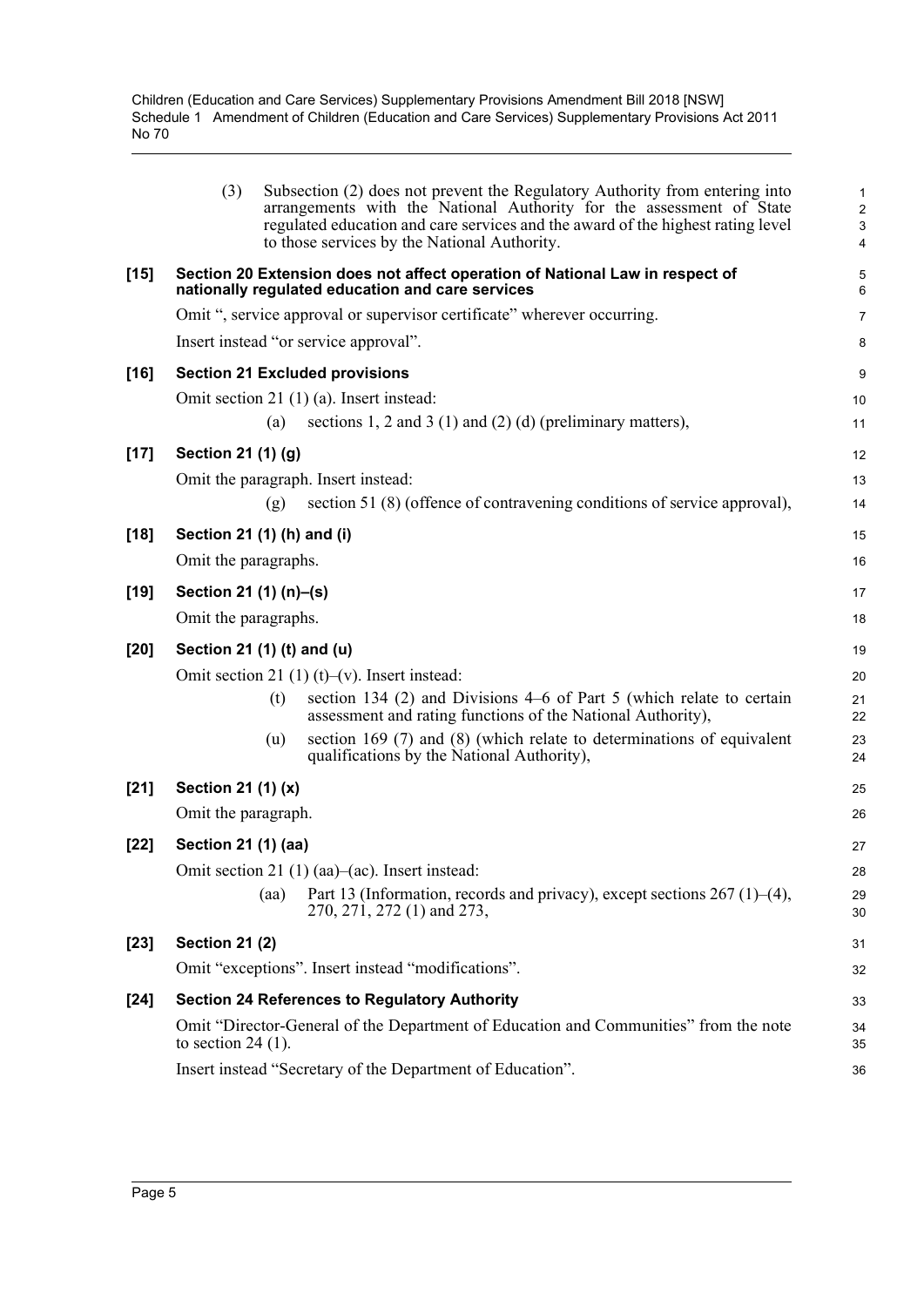| $[25]$ |                 | <b>Section 24 (2)</b> |     |                                                                                                                                                                                                                                                                                                                                                        | $\mathbf{1}$               |  |
|--------|-----------------|-----------------------|-----|--------------------------------------------------------------------------------------------------------------------------------------------------------------------------------------------------------------------------------------------------------------------------------------------------------------------------------------------------------|----------------------------|--|
|        |                 |                       |     | Omit ", service approvals and supervisor certificates".                                                                                                                                                                                                                                                                                                | $\overline{2}$             |  |
|        |                 |                       |     | Insert instead "and service approvals".                                                                                                                                                                                                                                                                                                                | 3                          |  |
| $[26]$ |                 | <b>Section 24 (3)</b> |     |                                                                                                                                                                                                                                                                                                                                                        | 4                          |  |
|        |                 |                       |     | Omit ", service approvals or supervisor certificates".                                                                                                                                                                                                                                                                                                 | 5                          |  |
|        |                 |                       |     | Insert instead "or service approvals".                                                                                                                                                                                                                                                                                                                 | 6                          |  |
| $[27]$ |                 |                       |     | Section 26 References to matters that relate to national scheme only                                                                                                                                                                                                                                                                                   | $\overline{7}$             |  |
|        |                 | section $26(b)$ .     |     | Insert "(except in relation to the National Quality Standard)" after "Council" in                                                                                                                                                                                                                                                                      | 8<br>9                     |  |
| $[28]$ |                 | Section 26 (c)        |     |                                                                                                                                                                                                                                                                                                                                                        | 10                         |  |
|        |                 |                       |     | Omit section 26 (c) and (d). Insert instead:                                                                                                                                                                                                                                                                                                           | 11                         |  |
|        |                 |                       | (c) | references to the highest rating level for an education and care service,                                                                                                                                                                                                                                                                              | 12                         |  |
| $[29]$ |                 | Section 26 (f)        |     |                                                                                                                                                                                                                                                                                                                                                        | 13                         |  |
|        |                 | Omit the paragraph.   |     |                                                                                                                                                                                                                                                                                                                                                        | 14                         |  |
| $[30]$ | Sections 27-27B |                       |     |                                                                                                                                                                                                                                                                                                                                                        |                            |  |
|        |                 |                       |     | Omit section 27. Insert instead:                                                                                                                                                                                                                                                                                                                       | 16                         |  |
|        | 27              |                       |     | References to National Quality Framework and National Quality Standard                                                                                                                                                                                                                                                                                 | 17                         |  |
|        |                 | (1)                   |     | A reference in the National Law to the National Quality Framework is to be<br>read, for the purpose of the National Law Alignment Provisions, as a reference<br>to the following:                                                                                                                                                                      | 18<br>19<br>20             |  |
|        |                 |                       | (a) | this Act (including the National Law Alignment Provisions),                                                                                                                                                                                                                                                                                            | 21                         |  |
|        |                 |                       | (b) | the regulations under this Act,                                                                                                                                                                                                                                                                                                                        | 22                         |  |
|        |                 |                       | (c) | the National Quality Standard,                                                                                                                                                                                                                                                                                                                         | 23                         |  |
|        |                 |                       | (d) | the rating system provided for by the regulations under this Act.                                                                                                                                                                                                                                                                                      | 24                         |  |
|        |                 | (2)                   |     | A reference in the National Law to the National Quality Standard is to be read,<br>for the purpose of the National Law Alignment Provisions, as a reference to<br>the National Quality Standard approved by the Ministerial Council under the<br>National Law as in force from time to time.                                                           | 25<br>26<br>27<br>28       |  |
|        |                 | (3)                   |     | The regulations may make further provision for the application of the National<br>Quality Standard to State regulated education and care services, including by<br>modifying the National Quality Standard as it applies to those services.                                                                                                            | 29<br>30<br>31             |  |
|        | 27A             |                       |     | <b>Specific variations</b>                                                                                                                                                                                                                                                                                                                             | 32                         |  |
|        |                 | (1)                   |     | A reference in section 168 of the National Law to an approved learning<br>framework is to be read, for the purpose of the National Law Alignment<br>Provisions, as a reference to the learning framework approved by the<br>Ministerial Council under the National Law as in force from time to time.                                                  | 33<br>34<br>35<br>36       |  |
|        |                 | (2)                   |     | A reference in the National Law to qualifications required or approved under<br>that Law includes, for the purpose of the National Law Alignment Provisions,<br>a reference to any qualifications that have been determined by the National<br>Authority to be equivalent to the qualifications required by the regulations<br>under the National Law. | 37<br>38<br>39<br>40<br>41 |  |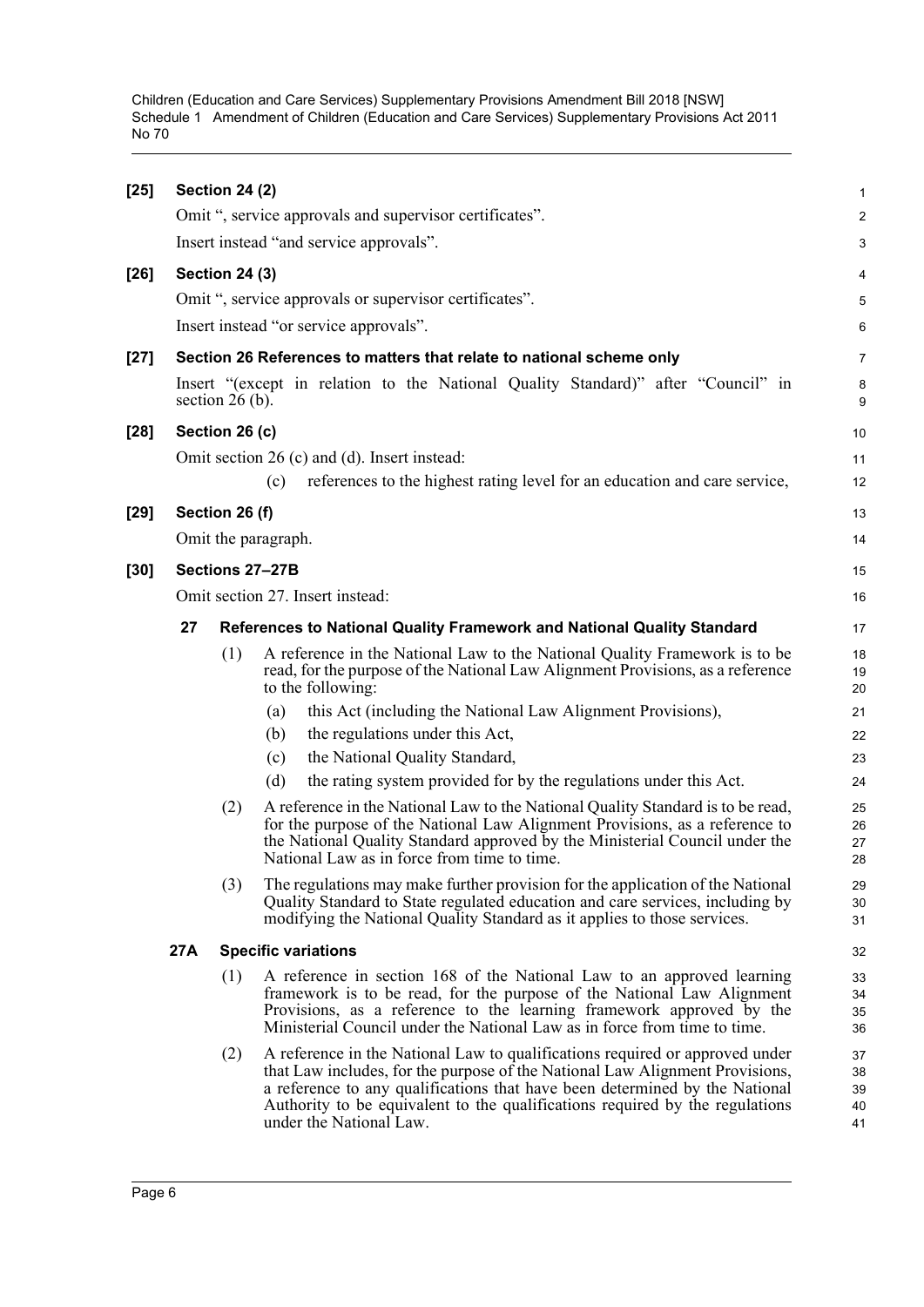|        |     | (3)            | A reference in section 201 of the National Law to section 103 of the National<br>Law is to be read, for the purpose of the National Law Alignment Provisions,<br>as a reference to section 8 of this Act.                                                                                                                | $\mathbf{1}$<br>$\sqrt{2}$<br>$\mathbf{3}$                          |
|--------|-----|----------------|--------------------------------------------------------------------------------------------------------------------------------------------------------------------------------------------------------------------------------------------------------------------------------------------------------------------------|---------------------------------------------------------------------|
|        |     |                | Note. Accordingly the power to enter premises under section 201 of the National Law<br>where a contravention of section 103 of the National Law is suspected is, for the<br>purposes of the National Law Alignment Provisions, a power to enter premises where<br>a contravention of section 8 of this Act is suspected. | $\overline{\mathbf{4}}$<br>$\mathbf 5$<br>$\,6\,$<br>$\overline{7}$ |
|        | 27B | <b>Fees</b>    |                                                                                                                                                                                                                                                                                                                          | 8                                                                   |
|        |     | (1)            | The amount of a fee payable under the National Law Alignment Provisions in<br>respect of a State regulated education and care service is the fee payable under<br>the National Law in respect of an education and care service other than a<br>family day care service.                                                  | 9<br>10<br>11<br>12                                                 |
|        |     | (2)            | The Regulatory Authority may waive, reduce, defer or refund any fee payable<br>or paid to it under the National Law Alignment Provisions if there are<br>exceptional circumstances.                                                                                                                                      | 13<br>14<br>15                                                      |
| [31]   |     |                | Part 5 Other operational requirements                                                                                                                                                                                                                                                                                    | 16                                                                  |
|        |     | Omit the Part. |                                                                                                                                                                                                                                                                                                                          | 17                                                                  |
| $[32]$ |     |                | <b>Section 36 Regulations</b>                                                                                                                                                                                                                                                                                            | 18                                                                  |
|        |     |                | Omit section $36(2)$ (b).                                                                                                                                                                                                                                                                                                | 19                                                                  |
| [33]   |     |                | Section 36 (2) (c)                                                                                                                                                                                                                                                                                                       | 20                                                                  |
|        |     |                | Omit "centre based" wherever occurring. Insert instead "occasional or mobile".                                                                                                                                                                                                                                           | 21                                                                  |
| [34]   |     |                | Schedule 1 Savings, transitional and other provisions                                                                                                                                                                                                                                                                    | 22                                                                  |
|        |     |                | Omit clause 1 (1). Insert instead:                                                                                                                                                                                                                                                                                       | 23                                                                  |
|        |     | (1)            | The regulations may contain provisions of a savings or transitional nature<br>consequent on the enactment of this Act or any Act that amends this Act.                                                                                                                                                                   | 24<br>25                                                            |
| [35]   |     |                | Schedule 1, clause 1 (2)                                                                                                                                                                                                                                                                                                 | 26                                                                  |
|        |     |                | Insert "and has effect despite anything to the contrary in this Schedule" after "later date".                                                                                                                                                                                                                            | 27                                                                  |
| [36]   |     |                | Schedule 1, clause 1 (4)                                                                                                                                                                                                                                                                                                 | 28                                                                  |
|        |     |                | Insert after clause $1(3)$ :                                                                                                                                                                                                                                                                                             | 29                                                                  |
|        |     | (4)            | Without limiting subclauses $(1)$ and $(2)$ , regulations made for the purposes of<br>this clause may amend this Schedule to provide for additional or different<br>savings and transitional provisions instead of including the provisions in the<br>regulations.                                                       | 30<br>31<br>32<br>33                                                |
|        |     |                |                                                                                                                                                                                                                                                                                                                          |                                                                     |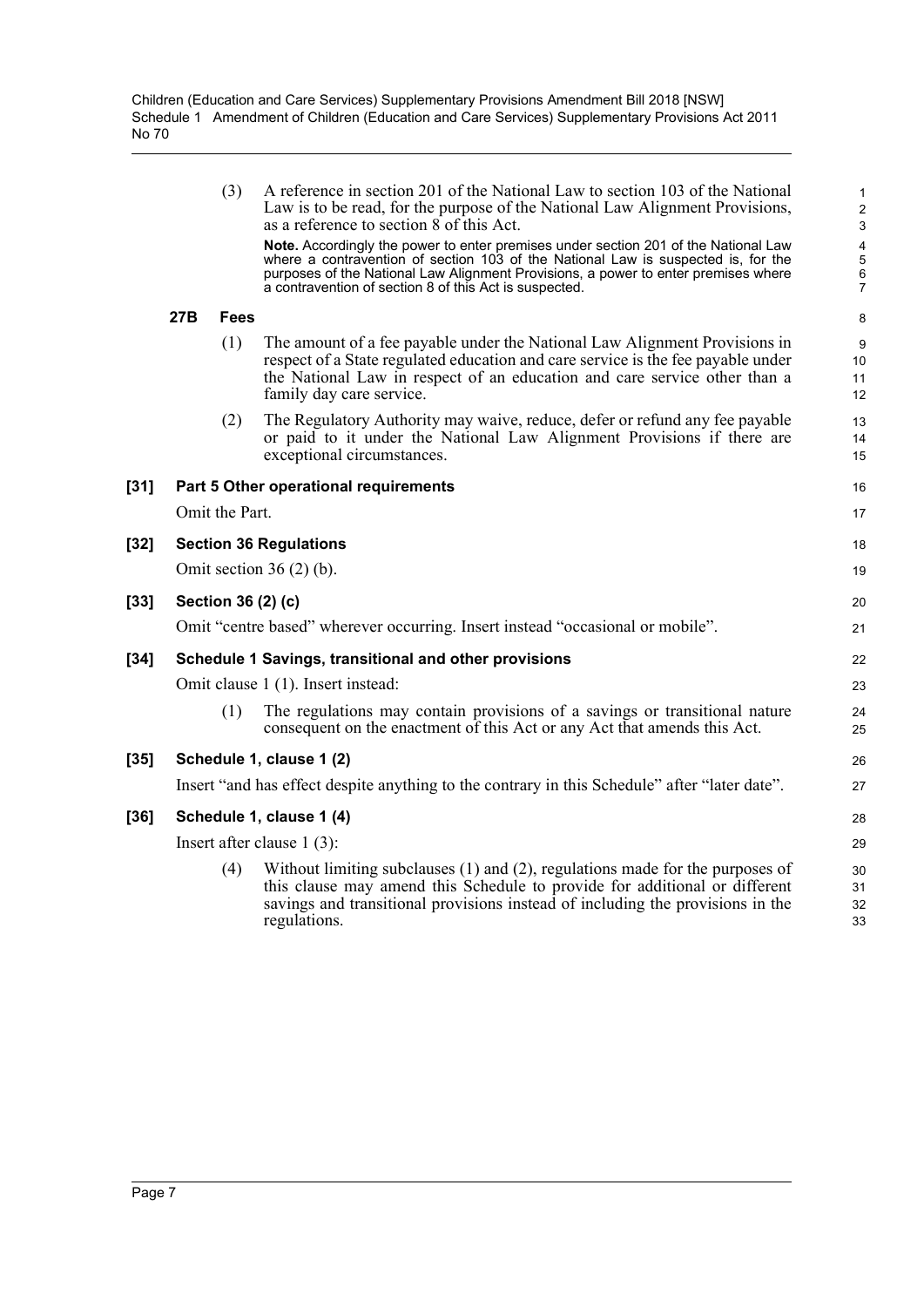### **[37] Schedule 1, Part 3** 1

Insert after Part 2: 2

## **Part 3 Provision consequent on enactment of Children** 3 **(Education and Care Services) Supplementary** <sup>4</sup> **Provisions Amendment Act 2018** <sup>5</sup>

#### **3 Transitional provision for home based education and care services and retail** 6 **shopping centre child-minding services** 7

On and from the date of assent to the *Children (Education and Care Services)* 8 *Supplementary Provisions Amendment Act 2018*, a person may not apply to the Regulatory Authority: 10

- (a) for a provider approval or service approval for a home based education 11 and care service under the National  $\hat{L}$ aw Alignment Provisions, or 12
- (b) 15 14 for an approval to provide a centre based education and care service that 13 is a child-minding service at a retail shopping centre under Part 8 of the *Children (Education and Care Services) Supplementary Provisions Regulation 2012.* 16

9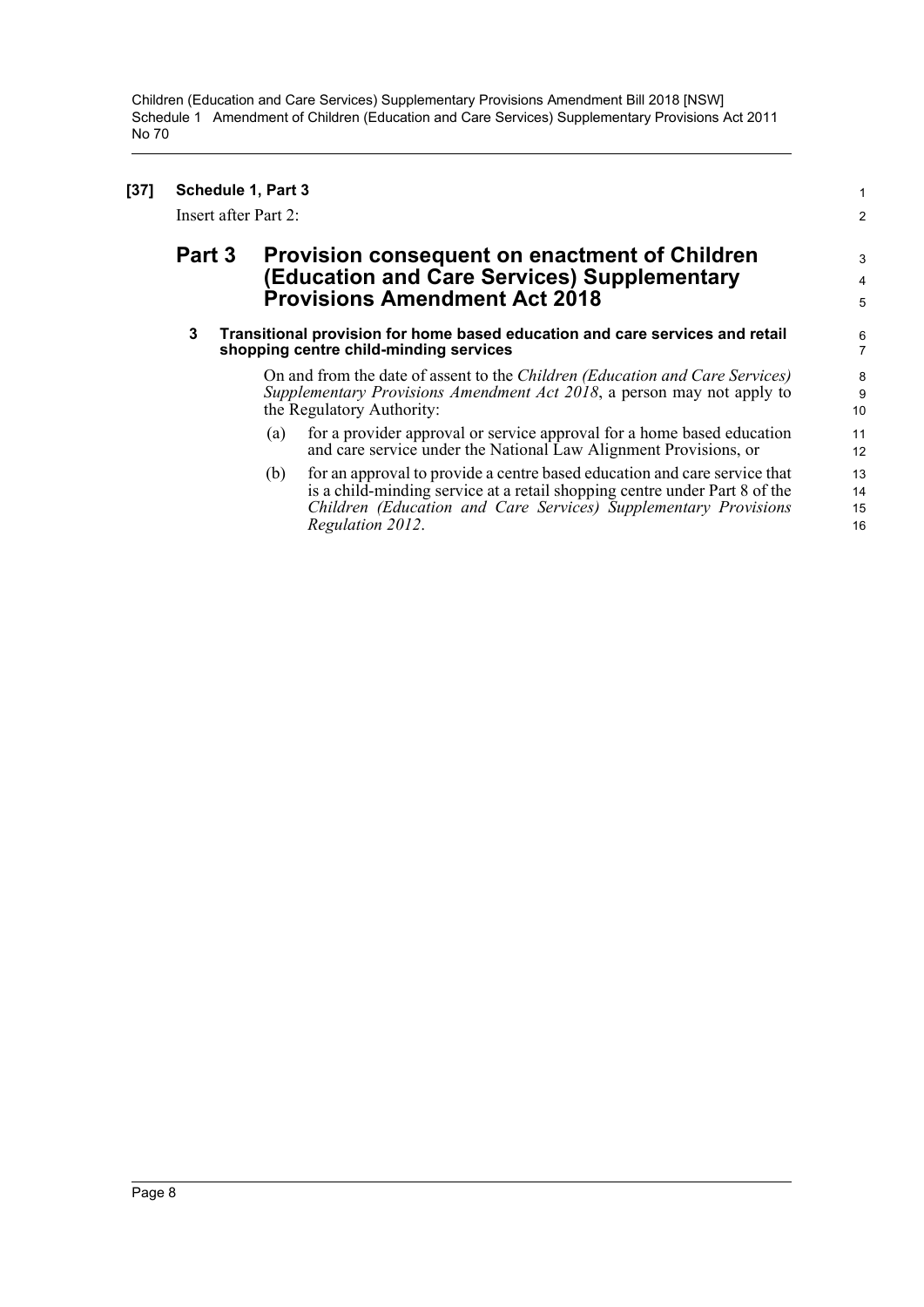Children (Education and Care Services) Supplementary Provisions Amendment Bill 2018 [NSW] Schedule 2 Consequential amendments

<span id="page-13-0"></span>

|       | <b>Schedule 2</b><br><b>Consequential amendments</b>                                                                                                                                                                                                                                                                                                                                                                                                | $\mathbf{1}$                     |
|-------|-----------------------------------------------------------------------------------------------------------------------------------------------------------------------------------------------------------------------------------------------------------------------------------------------------------------------------------------------------------------------------------------------------------------------------------------------------|----------------------------------|
| 2.1   | Child Protection (Working with Children) Act 2012 No 51                                                                                                                                                                                                                                                                                                                                                                                             | $\overline{2}$                   |
| [1]   | <b>Section 5 Definitions</b>                                                                                                                                                                                                                                                                                                                                                                                                                        | $\mathbf{3}$                     |
|       | Omit the definitions of <i>certified supervisor</i> and <i>home based education and care service</i><br>from section $5(1)$ .                                                                                                                                                                                                                                                                                                                       | 4<br>5                           |
| $[2]$ | Section 5 (1), definition of "notifiable person"                                                                                                                                                                                                                                                                                                                                                                                                    | 6                                |
|       | Omit "home based education and care service or" from paragraph (c).                                                                                                                                                                                                                                                                                                                                                                                 | $\overline{7}$                   |
| [3]   | <b>Section 6 Child-related work</b>                                                                                                                                                                                                                                                                                                                                                                                                                 | 8                                |
|       | Omit "certified supervisor" from section $6(3)(b)$ .                                                                                                                                                                                                                                                                                                                                                                                                | 9                                |
|       | Insert instead "nominated supervisor (within the meaning of the Children (Education and<br>Care Services) National Law (NSW)".                                                                                                                                                                                                                                                                                                                      | 10<br>11                         |
| [4]   | Section 10 Adult persons residing with authorised carers or persons providing<br>family day care services                                                                                                                                                                                                                                                                                                                                           | 12<br>13                         |
|       | Omit "home based education and care service or" wherever occurring in section 10 (1) and<br>(2).                                                                                                                                                                                                                                                                                                                                                    | 14<br>15                         |
| [5]   | Section 11B Responsible agency must verify person has clearance or current<br>application                                                                                                                                                                                                                                                                                                                                                           | 16<br>17                         |
|       | Omit "a home based education and care service or" from section 11B (1) (c).                                                                                                                                                                                                                                                                                                                                                                         | 18                               |
| [6]   | <b>Section 17 Interim bars</b>                                                                                                                                                                                                                                                                                                                                                                                                                      | 19                               |
|       | Omit "home based education and care service or" from section 17 (1) (c).                                                                                                                                                                                                                                                                                                                                                                            | 20                               |
| 2.2   | <b>Child Protection (Working with Children) Regulation 2013</b>                                                                                                                                                                                                                                                                                                                                                                                     | 21                               |
| [1]   | <b>Clause 18 Proof of identity</b>                                                                                                                                                                                                                                                                                                                                                                                                                  | 22                               |
|       | Omit "home based education and care service or" from clause 18(3)(a).                                                                                                                                                                                                                                                                                                                                                                               | 23                               |
| [2]   | <b>Schedule 1 Savings and transitional provisions</b>                                                                                                                                                                                                                                                                                                                                                                                               | 24                               |
|       | Omit "certified" wherever occurring in clause 2 (7) (f). Insert instead "nominated".                                                                                                                                                                                                                                                                                                                                                                | 25                               |
| 2.3   | <b>Standard Instrument (Local Environmental Plans) Order 2006</b>                                                                                                                                                                                                                                                                                                                                                                                   | 26                               |
|       | <b>Standard instrument, Dictionary</b>                                                                                                                                                                                                                                                                                                                                                                                                              | 27                               |
|       | Omit the definition of <i>home-based child care</i> . Insert instead:                                                                                                                                                                                                                                                                                                                                                                               | 28                               |
|       | <b>home-based child care</b> means a family day care residence (within the meaning<br>of the Children (Education and Care Services) National Law (NSW)) at which<br>the education and care service is provided at any one time to no more than<br>7 children (including any child of the person providing the service) all of<br>whom are under the age of 13 years and no more than 4 of whom are children<br>who do not ordinarily attend school. | 29<br>30<br>31<br>32<br>33<br>34 |
|       | Note. A family day care residence is a residence at which a family day care educator<br>educates and cares for children as part of a family day care service—see the Children<br>(Education and Care Services) National Law (NSW).                                                                                                                                                                                                                  | 35<br>36<br>37                   |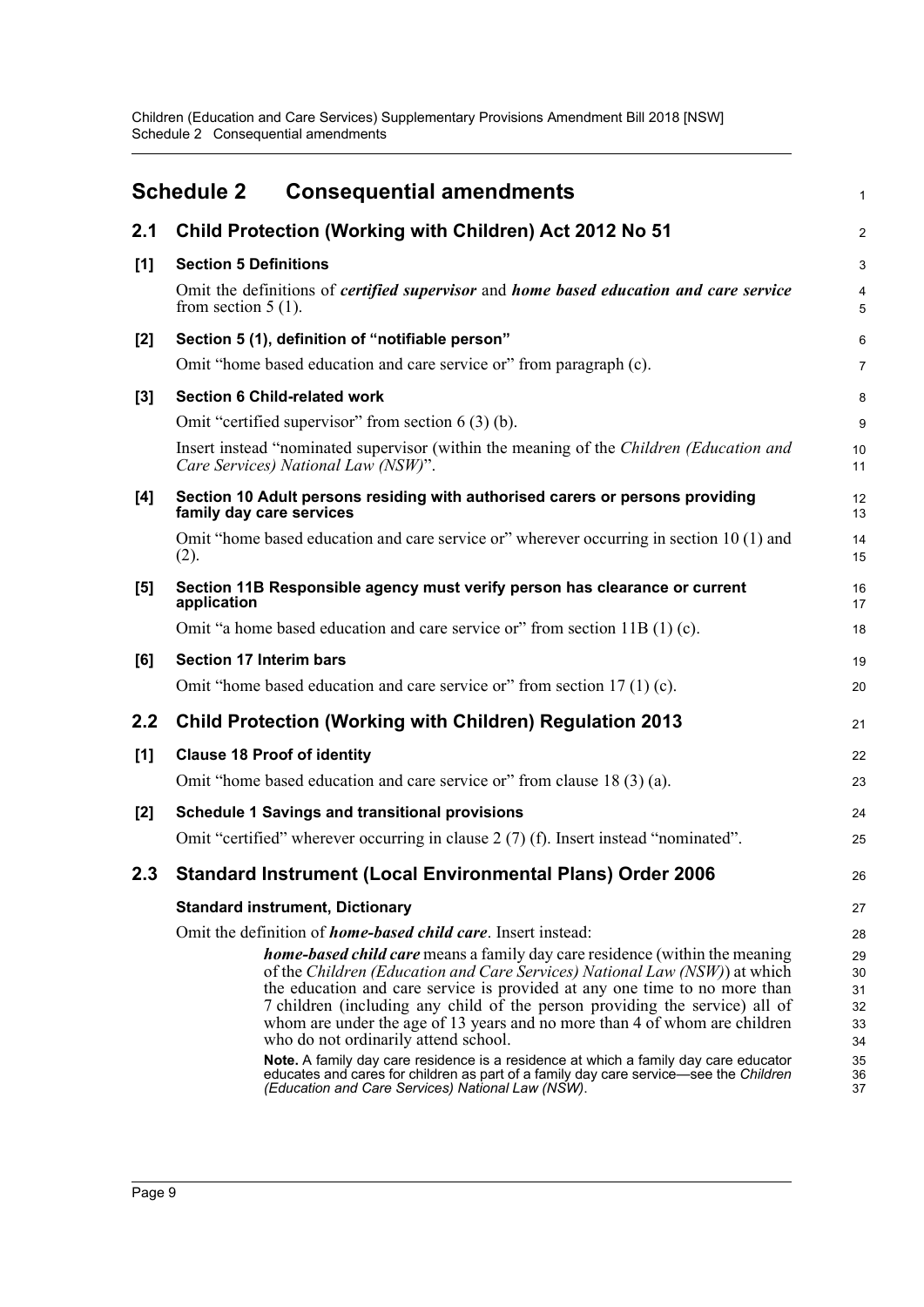### **2.4 State Environmental Planning Policy (Educational Establishments and** <sup>1</sup> **Child Care Facilities) 2017** <sup>2</sup>

### **Clause 5 Interpretation** 3

Omit the definition of *home-based child care* from the note to clause 5 (1). Insert instead: 4

*home-based child care* means a family day care residence (within the meaning  $\frac{5}{5}$ of the *Children (Education and Care Services) National Law (NSW)*) at which the education and care service is provided at any one time to no more than 7 children (including any child of the person providing the service) all of whom are under the age of 13 years and no more than 4 of whom are children who do not ordinarily attend school. 10

12

25

37<br>38

**Note.** A family day care residence is a residence at which a family day care educator **11** educates and cares for children as part of a family day care service—see the *Children (Education and Care Services) National Law (NSW)*. 13

### **2.5 Sydney Local Environmental Plan (Glebe Affordable Housing Project)** <sup>14</sup> **2011** 15

### **Dictionary** 16

Omit the definition of *home-based child care*. Insert instead: 17

*home-based child care* means a family day care residence (within the meaning 18 of the *Children (Education and Care Services) National Law (NSW)*) at which the education and care service is provided at any one time to no more than 7 children (including any child of the person providing the service) all of whom are under the age of 13 years and no more than 4 of whom are children who do not ordinarily attend school. 23

**Note.**  A family day care residence is a residence at which a family day care educator 24 educates and cares for children as part of a family day care service—see the *Children (Education and Care Services) National Law (NSW)*. 26

### **2.6 Sydney Local Environmental Plan (Green Square Town Centre) 2013** <sup>27</sup>

### **Dictionary** 28

Omit the definition of *home-based child care*. Insert instead: 29

*home-based child care* means a family day care residence (within the meaning 30 of the *Children (Education and Care Services) National Law (NSW)*) at which the education and care service is provided at any one time to no more than 7 children (including any child of the person providing the service) all of whom are under the age of 13 years and no more than 4 of whom are children who do not ordinarily attend school. 35

**Note.**  A family day care residence is a residence at which a family day care educator 36 educates and cares for children as part of a family day care service—see the *Children (Education and Care Services) National Law (NSW).* 

### **2.7 Sydney Local Environmental Plan (Green Square Town Centre—Stage** <sup>39</sup> **2) 2013** <sup>40</sup>

### **Dictionary** 41

Omit the definition of *home-based child care*. Insert instead: 42

46 45 44 *home-based child care* means a family day care residence (within the meaning 43 of the *Children (Education and Care Services) National Law (NSW)*) at which the education and care service is provided at any one time to no more than 7 children (including any child of the person providing the service) all of